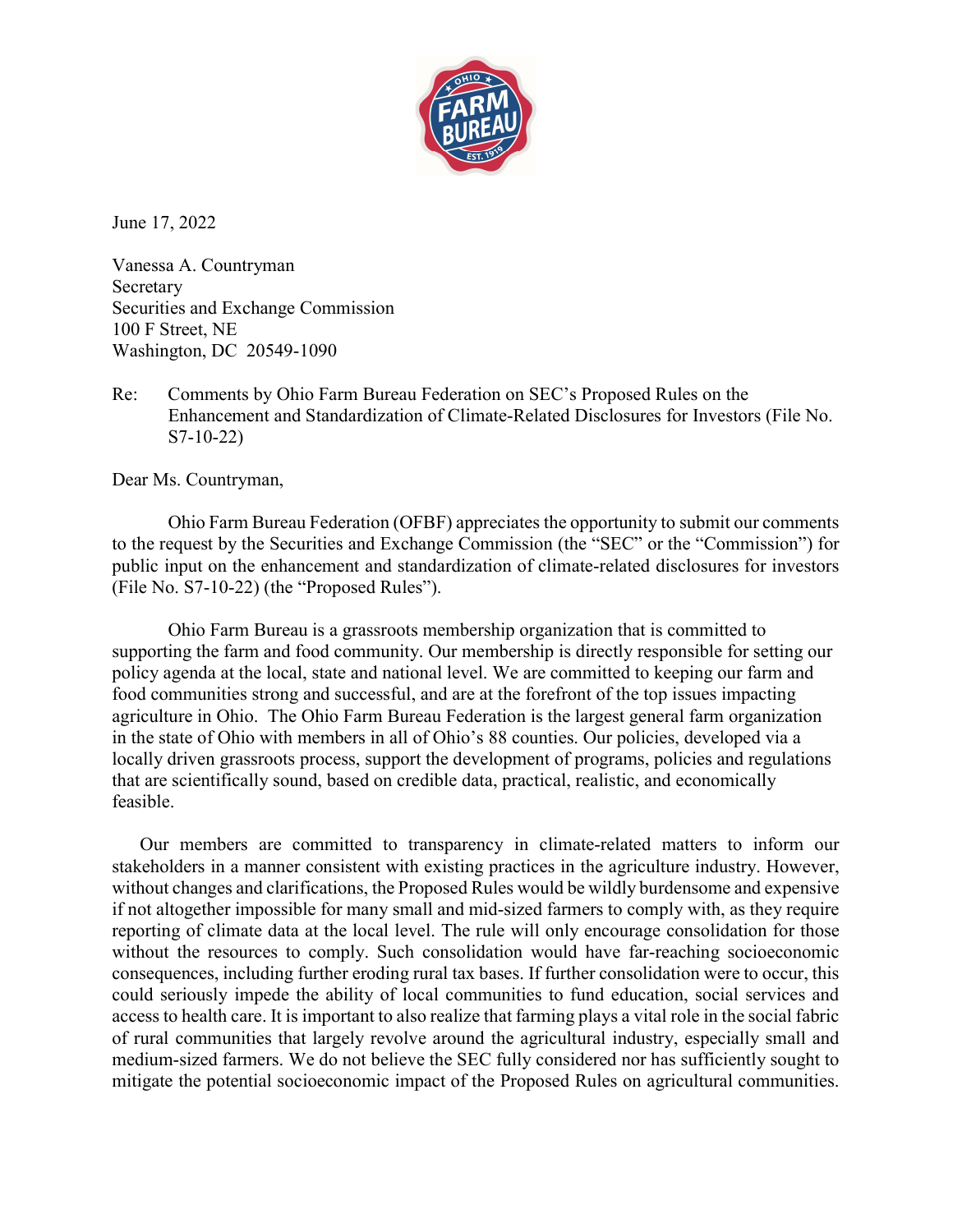We also believe that the Proposed Rules will not only adversely impact farmers, but also harm consumers and erode the strength of America's agricultural industry.

Further, proactive efforts already underway by Ohio farmers will make a more significant impact on reducing carbon emissions and promoting carbon capture in agriculture than the proposed rule. In fact, our members are concerned that the rule could have a chilling impact on proactive efforts if farmers are forced to spend more resources on new regulatory compliance.

One example of proactive measures being taken is Ohio Farm Bureau's participation in the Ohio Agriculture Conservation Initiative (OACI). OACI is a partnership between agriculture, conservation, environmental and research communities to recognize farmers for their dedication to advancing methods that improve water quality in Ohio and increasing the number of best management practices being implemented on farms. While focused on water quality improvement, many of these best management practices are also known benefits to capturing carbon and reducing emissions.

Recent research by OACI shows that farmers in the Buckeye State are increasingly adopting conservation practices. For example, in Ohio's Maumee Watershed, a recent study by OACI shows approximately 66% of the fields surveyed were currently enrolled in a cost share conservation program, including both state and federal level programs. Most farmers were testing their soil adequately, with 83% of the fields surveyed being sampled every 3 years. The vast majority of soil samples (87%) were being done using precision agriculture, via grid or zone methods. Nearly 50% of the fields were either no tilled or minimally tilled, and 40% of fields surveyed had phosphorus applied using variable-rate technology  $(VRT)^1$ .

Considering these concerns, Ohio Farm Bureau Federation highly encourages the Commission to consider the following:

- remove the "value-chain" concept from the Proposed Rules;
- remove or substantially revise the Scope 3 emissions disclosure requirement to include a carveout for the agricultural industry;
- remove the requirement that registrants provide disclosures pertaining to their climaterelated targets and goals;
- provide guidance with respect to the Consolidated Appropriations Act's (2022) (the "CAA") prohibition on mandatory GHG emissions reporting for manure management systems;
- revise the Proposed Rules so that disclosures of GHG emissions operate in unison with existing federal emissions reporting programs;
- ensure the Final Rules do not include location data disclosures for GHG emissions, which may inadvertently disclose the private information of our members; and

<sup>&</sup>lt;sup>1</sup> See OACI. Ohio Agriculture Conservation Initiative 2021 Assessment Survey Report. https://ohioaci.org/site/assets/files/1310/oaci\_2021\_assessment\_survey\_report\_white\_paper\_3\_9\_22.pdf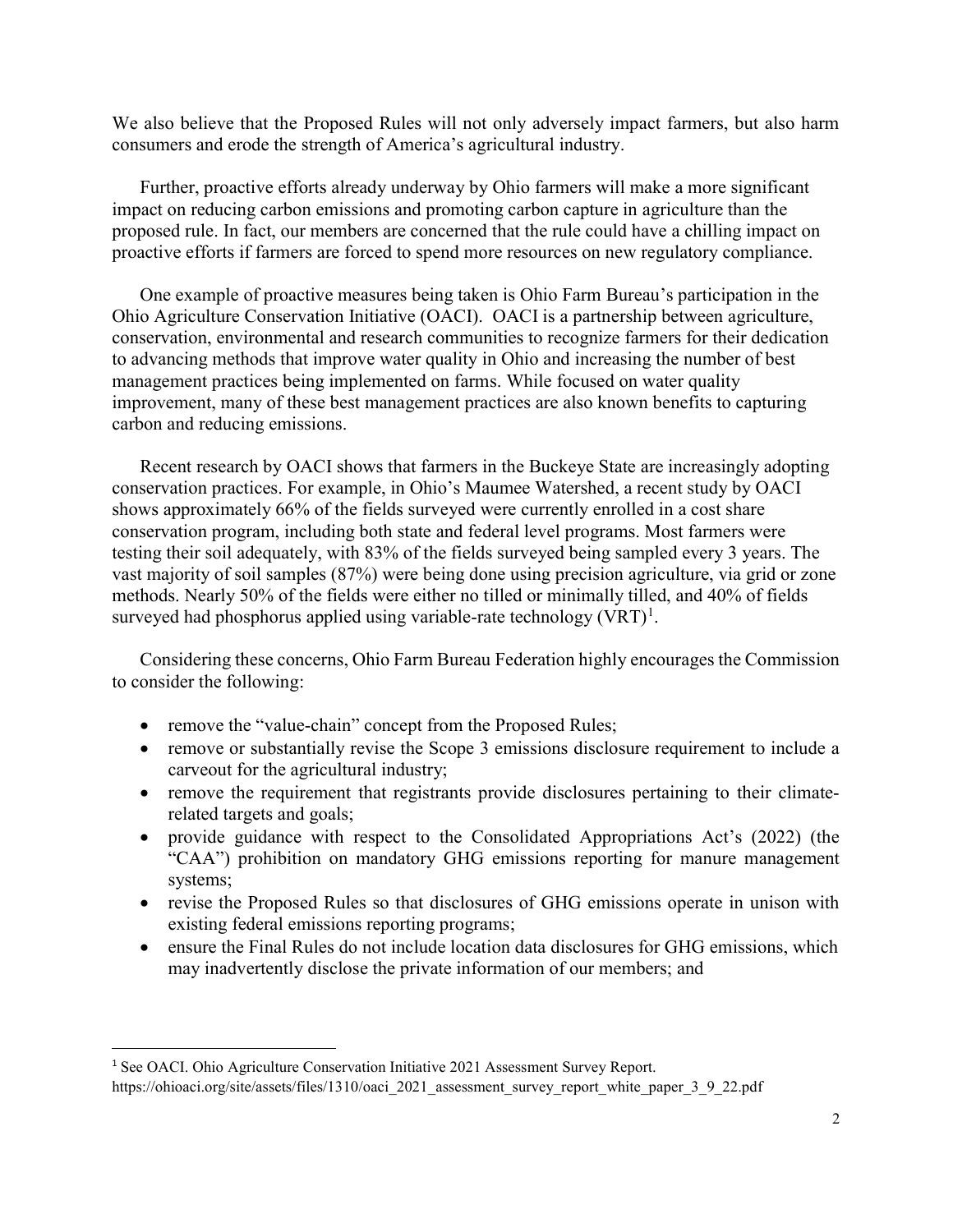## 1. The Proposed Rules' Focus on the "Value-Chain" Concept Will Place Harmful Burdens and Costs on Farmers.

The requirement in the Proposed Rules for registrants to gather information from their value chain as it relates to climate-related risks and impacts from those risks and Scope 3 emissions will be extremely detrimental to farmers.

The proposal defines "value chain" vaguely, extending upstream to "supplier activities" without a clear limitation and extends to an ill-defined downstream scope. Nearly every farmer, irrespective of size, at some point finds themselves in the upstream or downstream activities of a registrant's value chain. The agriculture supply chain is also extremely diverse in terms of the products produced and the various roles in which the products play in the creation of a variety of other products as well (e.g., corn for livestock consumption as feed versus ethanol production as fuel).<sup>2</sup> Forcing the agriculture industry to disclose the litany of different ways in which our products are used will disproportionately impact our members. Many registrants will receive products from farmers at different steps throughout their value chain. Further, asking registrants to evaluate all the material risks arising from all of the small- and medium-sized farms in their respective value chain will lead to further consolidated supply lines, harming the nation's rural communities in the process.

Moreover, registrants will likely demand additional data and information from farmers or default to engaging only with larger farmers that have more sophisticated data gathering and reporting systems or to simply vertically integrate their supply chains, leading to further consolidation.

In fashioning any Final Rule, the SEC should remove the expansive "value chain" concept, which departs from historical SEC materiality standards, is overly vague, would impose considerable burdens onto registrants and harm farmers.

## 2. Mandatory Scope 3 Emissions Disclosures Will Squeeze Out Small and Mid-Sized Farmers.

Under the Proposed Rules, a registrant would be required to disclose Scope 3 emissions if such emissions are material or included in a previously disclosed emissions reduction target or goal. The Proposed Rules define Scope 3 emissions as, "all indirect GHG emissions not otherwise included in a registrant's Scope 2 emissions, which occur in the upstream and downstream activities of a registrant's value chain." Our small- and medium-sized farm members are deeply concerned about the indirect economic effects of Scope 3 emissions disclosures and the impact on data privacy.

<sup>&</sup>lt;sup>2</sup> As an example of the complexities in the system, ethanol is generally produced from corn. Its production into ethanol, which happens through fermentation, generates CO2. Much of that CO2 is captured and then transformed into dry ice which is often utilized at meat packing plants. As well, distiller grains, a byproduct of the ethanol industry, are routinely sold and consumed as feed for livestock.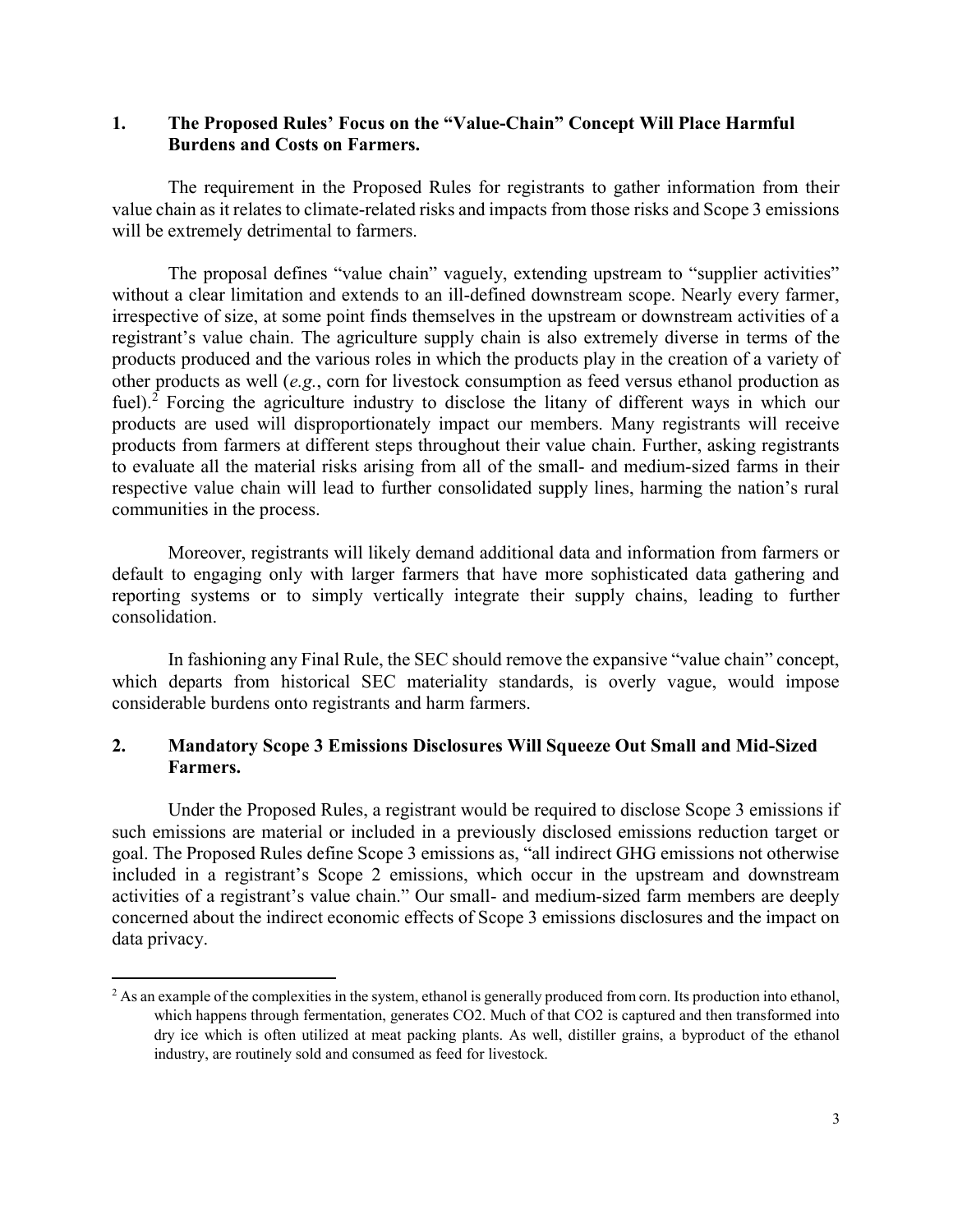The Proposed Rules will inevitably require registrants to pass the costs and burdens of reporting Scope 3 emissions onto farmers. This is particularly problematic for our small- to medium-sized family owned farms, which are already dealing with increased production costs due to inflationary pressure and global supply chain disruptions. The burden of providing such disclosures and the estimation process would be hard for farmers to overcome. The average family farm already must take significant time away from the actual business of farming to demonstrate compliance with a tangled web of federal, state, and local regulation. A farm is not a power plant where a known quantity of fuel produces a known quantity of energy. On any given day, a farm may require more or less water, more or less fertilizer or crop protection products. Tracking such fluctuations in the context of GHG emissions would be daunting. Additionally, the likelihood that estimation methodologies will change over time risks causing confusion.

Further, and as the USDA acknowledges, data shows that the profitability of farmers increases with scale.<sup>3</sup> Meaning, inevitably, a significant cost of the proposed Scope 3 disclosure would be borne by the least able to afford it—small- and medium-sized farms. Because our smalland medium-sized members often deal with thinner profit margins compared to their large peers,<sup>4</sup> the Proposed Rules could lead to a market shift whereby registrants prefer to use only those farms that can afford to invest in the controls and processes necessary to track emissions down to the product level.<sup>5</sup>

We believe that such a consequence would be disastrous for our small- and medium-sized farms, lead to further monopolization and vertical consolidation within the agriculture sector (harming farmers and consumers) and severally erode the gains made by farmers from historically underrepresented backgrounds.

As well, for those farmers that can afford to invest in such technology and controls, they will be less able to invest in renewable or sustainable technology that could actually reduce the environmental footprint of the farm. For example, modernized irrigation systems that would reduce a farm's water consumption, or reduced nitrogen fertilizer applications that would improve farming (land) regeneration, will be put aside in favor of emissions reporting and tracking software so that these farms do not risk losing business with their registrant partners.

Therefore, we believe that the Commission must remove the Scope 3 emissions disclosure in its entirety, or, alternatively, the Commission should provide a specific carveout for the agricultural industry. Such a carveout should explicitly make clear that registrants do not need to

 $\overline{a}$ 

<sup>&</sup>lt;sup>3</sup> See Robert A. Hoppe, Profit Margin Increases With Farm Size, U.S. Department of Agriculture (Feb. 2, 2015), available at https://www.ers.usda.gov/amber-waves/2015/januaryfebruary/profit-margin-increases-with-farmsize/.

<sup>4</sup> See id.

<sup>&</sup>lt;sup>5</sup> It is important to realize that not everything produced for sale on a farm emits the same amount of GHG emissions and farms sell multiple products all of which emit varying levels of GHG emissions. Thus, our members will need to individualize their GHG emissions calculations down to the product level, which will cost even more resources than a system that purely tracks all gross emissions for a single product output.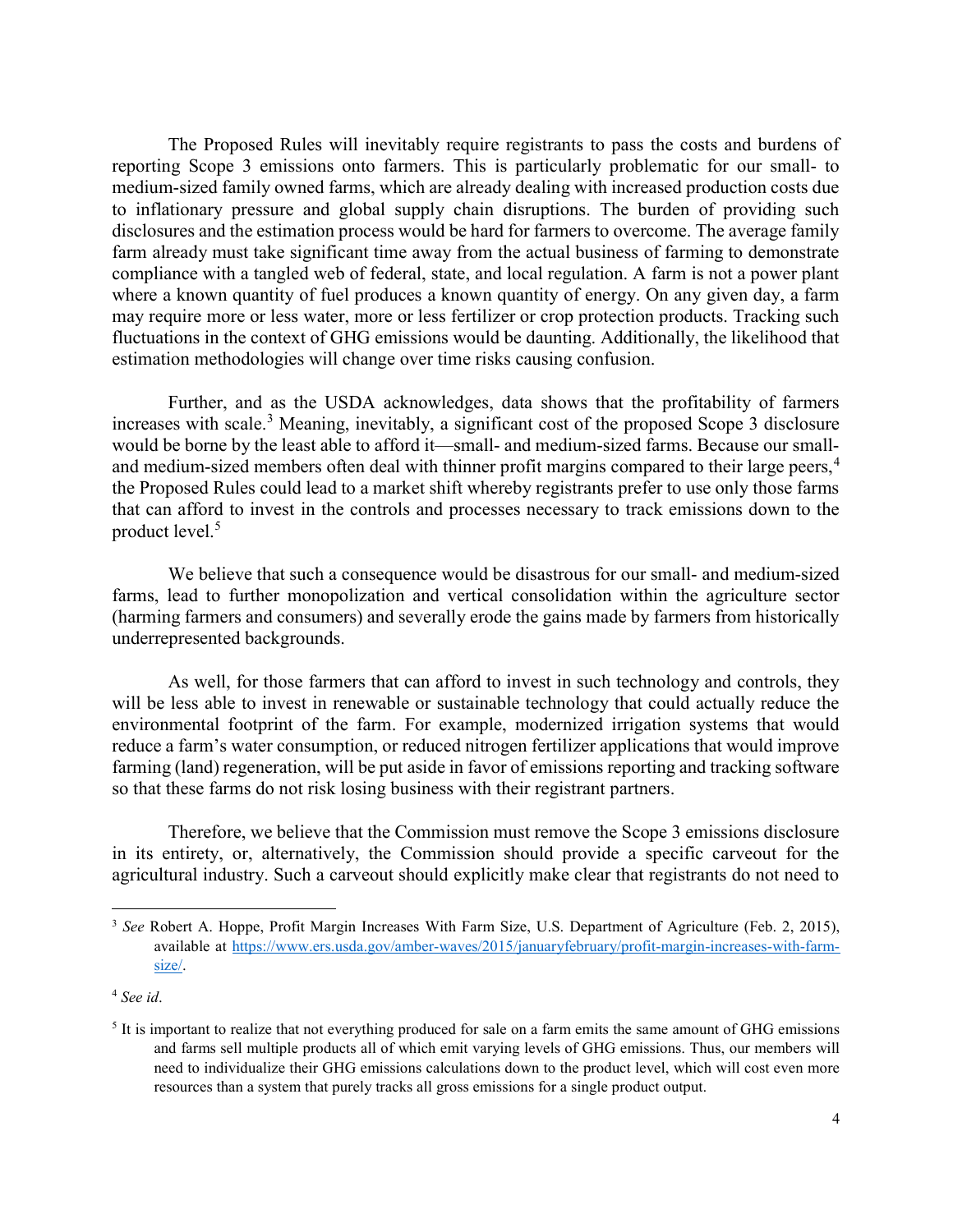include Scope 3 emissions from the agricultural industry in their respective disclosures. This type of carve out is not unprecedent, and Congress has previously provided similar exemptions for the agricultural industry, such as Section 437 of CAA (discussed in Section 4).<sup>6</sup> By including such a carveout for the agricultural industry, the Commission would avoid the externalities associated with such a complex and difficult reporting regime, while also preserving the competitiveness of the agricultural industry.

## 3. Location Data About the Source of Emissions May Create Privacy Concerns for Farmers.

Question 108 of the proposing release requests if the SEC should require registrants to provide location data for its GHG emissions in the Final Rules.<sup>7</sup> We urge the SEC not to adopt such a requirement in Final Rules as this may result in serious privacy concerns for farmers. If registrants are required to disclose the location of sources of GHG emissions in their value chain, this may inadvertently reveal to the public data about a farmer at a particular location. Greater access to farmer data creates serious privacy concerns. Courts have protected farmers from disclosure of personal information and have recognized that farmers are uniquely situated in that they generally live on their farm, meaning that business information is also personal information.<sup>8</sup>

## 4. The Final Rules Should Provide A More Robust Safe Harbor That Precludes All Implied Private Rights of Action for Alleging Defects in Quantitative Scopes 1, 2, or 3 disclosures.

In the Final Rules, the Commission should provide a stronger safe harbor for the disclosures of Scopes 1, 2 and 3 emissions. Under the Proposed Rules, Scope 3 disclosures are deemed not fraudulent unless made or reaffirmed "without a reasonable basis" or disclosed "other than in good faith." However, we don't believe this would serve as a meaningful roadblock to litigation for a plaintiffs' class action counsel, who routinely plead around this requirement.

To remedy these concerns, we believe that the Commission can and should provide a more robust safe harbor that precludes all implied private rights of action alleging defects in quantitative Scopes 1, 2 or 3 disclosures. The Commission's authority to disimply the Rule 10b-5 private right of action for Scopes 1, 2 or 3 disclosures is supported both by prominent legal scholars and the

 $\overline{a}$  $6$  See Consolidated Appropriations Act, 2022, H. R. 2471—372, 117th Cong. §437 (2022).

<sup>7</sup> The Enhancement and Standardization of Climate-Related Disclosures for Investors, 87 Fed. Reg. 21334, 21382 (Apr. 11, 2022).

<sup>8</sup> See American Farm Bureau Federation v. EPA, 836 F.3d 963 (8th Cir. 2016) (public disclosure of farmers' personal information would constitute a "substantial" and "clearly unwarranted invasion of privacy" and is therefore exempt from disclosure under the Freedom of Information Act). See also Campaign for Family Farms v Glickman, 200 F. 3d 1180 (8<sup>th</sup> Cir. 2000) (whether acting in a personal capacity or as a shareholder in a corporation, disclosure of financial records of individually owned businesses invokes need of personal privacy exemption, citing National Parks & Conservation Ass'n v Kleppe, 547 F.2d 673 (D.C. Cir. 1976)).